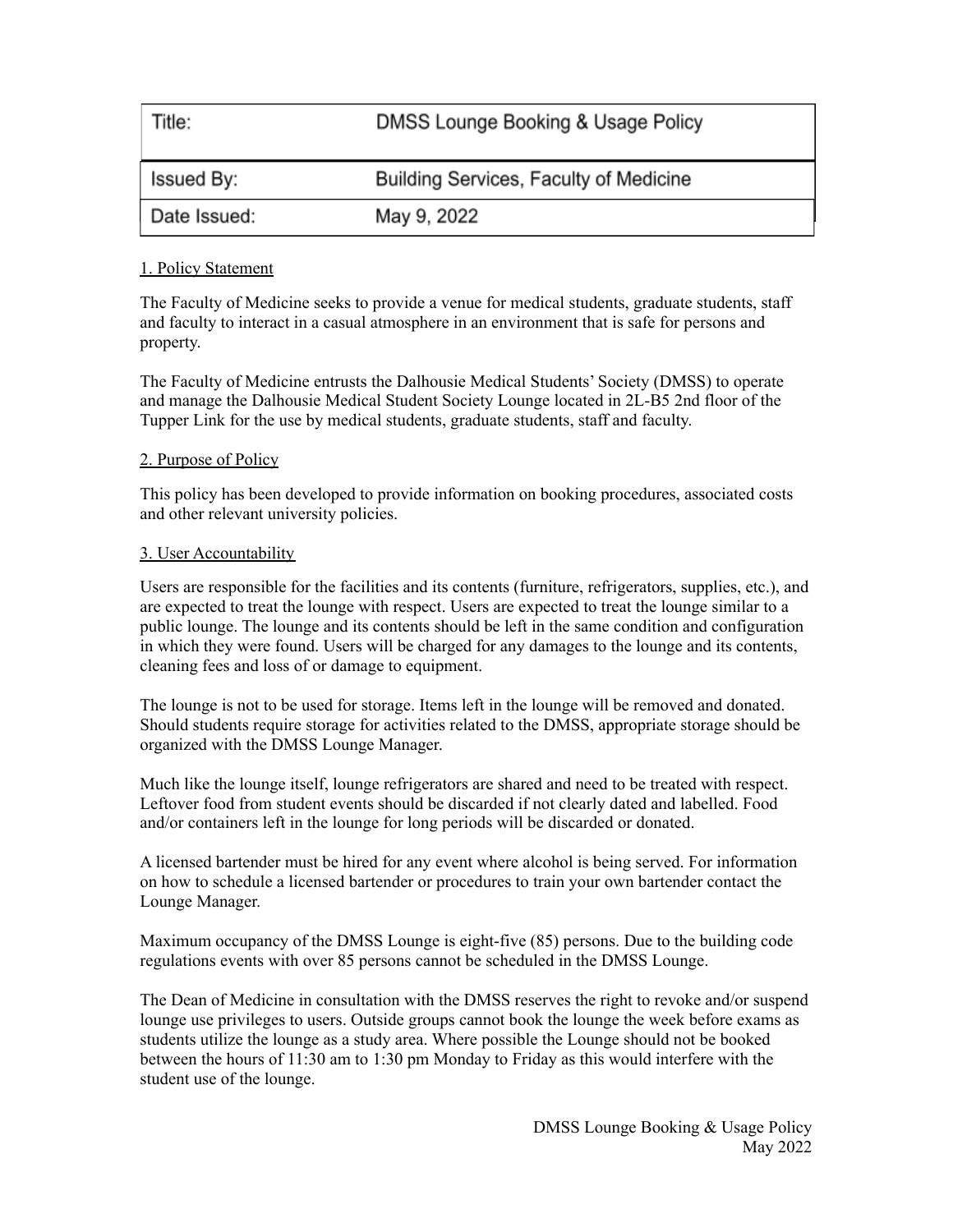#### 4. Booking Procedures

To reserve the Dalhousie Medical Students' Society (DMSS) Lounge:

- Complete a DMSS Dal Med Events Form, the link to and content of which is located at the end of this document, and submit to the VP Communications.
- The VP Communications will receive the request and verify that there are no booking conflicts/outstanding issues. The VP Communications will proceed to make the Lounge reservation via <https://meditbookings.med.dal.ca/virtualems>.
- Once the reservation is completed, the VP Communications will send a confirmatory email via [dmss@dal.ca](mailto:dmss@dal.ca) to the booking's requestor, as well as Building Services, and the DMSS Lounge Manager if bar services have been requested. Events requesting bar services must be submitted with at least two weeks' advance notice.
- Medical student events serving alcohol where 20 or more students are expected, with the exception of Lifestyles in Medicine Nights, will have a Dalhousie Security Officer hired and custodial services scheduled after the event.
- Medical student events serving a large amount of food/drink will schedule custodial services.
- The Building Services Office will coordinate security and custodial services and cover the cost of such services under a Dean's account.

## 5. Fees

The Tupper Building Services Office will communicate to the requestor any fees to cover custodial services and/or security services if required. The Dean's Office will cover the cost for medical student events for Custodial Services and Security Services. Charges will apply to other groups who are approved to use the space.

#### 6. Related Policy Documents

All users are responsible for the adhering to all relevant Dalhousie University policies and regulations, including the following:

University Alcohol Policy, Dalhousie University:

[https://www.dal.ca/dept/university\\_secretariat/policies/health-and-safety/alcohol-policy-.](https://www.dal.ca/dept/university_secretariat/policies/health-and-safety/alcohol-policy-.html) [html](https://www.dal.ca/dept/university_secretariat/policies/health-and-safety/alcohol-policy-.html)

Student Code of Conduct: [https://www.dal.ca/dept/university\\_secretariat/policies/student-life/code-of-student-conduct.html](https://www.dal.ca/dept/university_secretariat/policies/student-life/code-of-student-conduct.html)

#### 7. Services available for students:

| Peer Health / Peer Health Alcohol Responsibility Program | 902-494-6830 |
|----------------------------------------------------------|--------------|
| Dalhousie Bar Services – Student Union Building          | 902-494-6891 |
| Counseling Services – Student Union Building             | 902-494-2081 |
| Student Health & Wellness Services                       | 902-494-2171 |
| University Emergency                                     | 902-494-4109 |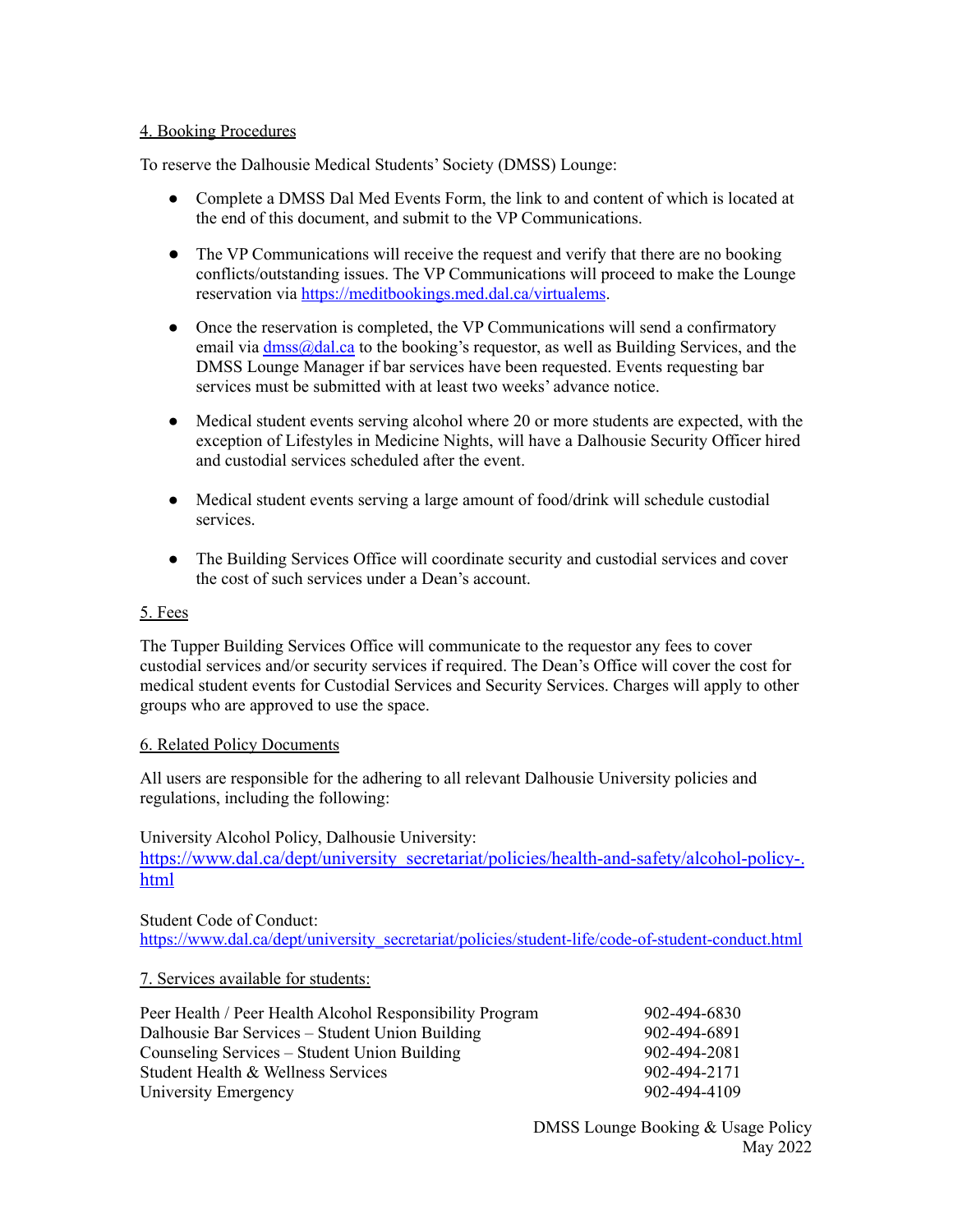#### **Medical Student Lounge 2 nd floor Link Building Faculty of Medicine (capacity 85 persons) Alcohol Events**

All events in the Medical Student Lounge that serve alcohol must not extend beyond 10:00 pm on any evening with last call at 9:15 pm and participants leaving the building no later than 10:00 pm.

Alcoholic beverages will not be permitted in the lounge unless arrangements for a Special Occasion License are made through Dalhousie Bar Services in accordance with the legal requirements of the Liquor Control Act of N.S. Bar Services can be reached at 902-494-6891 or [bar.services@dal.ca](mailto:bar.services@dal.ca)

The person(s) whose name(s) appear on the Special Occasion License referred to as the function coordinator must be in attendance and be in control of the event. The function coordinator and those acting as bar staff for the event, must have taken the ServeRight Program at the beginning of the current academic year or have other formal training approved by Bar Services.

Only bar staff may serve alcohol. Patrons are not permitted to bring their own beverages.

Non-alcoholic beverage choices must be available at all functions.

Alcohol is not permitted outside of the Lounge.

Exterior building doors must not be propped open at any time, for any reason

After the event the lounge must be left in good condition.

Failure to abide by these rules may result in suspension of the License privileges and/or suspension of lounge use privilege for similar events.

#### TIGER PATROL

Dalhousie University offers Tiger Patrol which is a free shuttle available to all students, faculty and staff of Dalhousie University.

# **Hours of operation**

- 6 p.m. to 1:30 a.m. each day, during the academic year.
- Just show your DalCard and hop in.
- **Route information and questions**: Call 902-499-1831 or 902-718-9908.

**<http://www.dal.ca/dept/facilities/services/security-services/tigerpatrol.html>**

If you must walk home after the event, participants are encouraged to walk with others as there is safety in numbers.